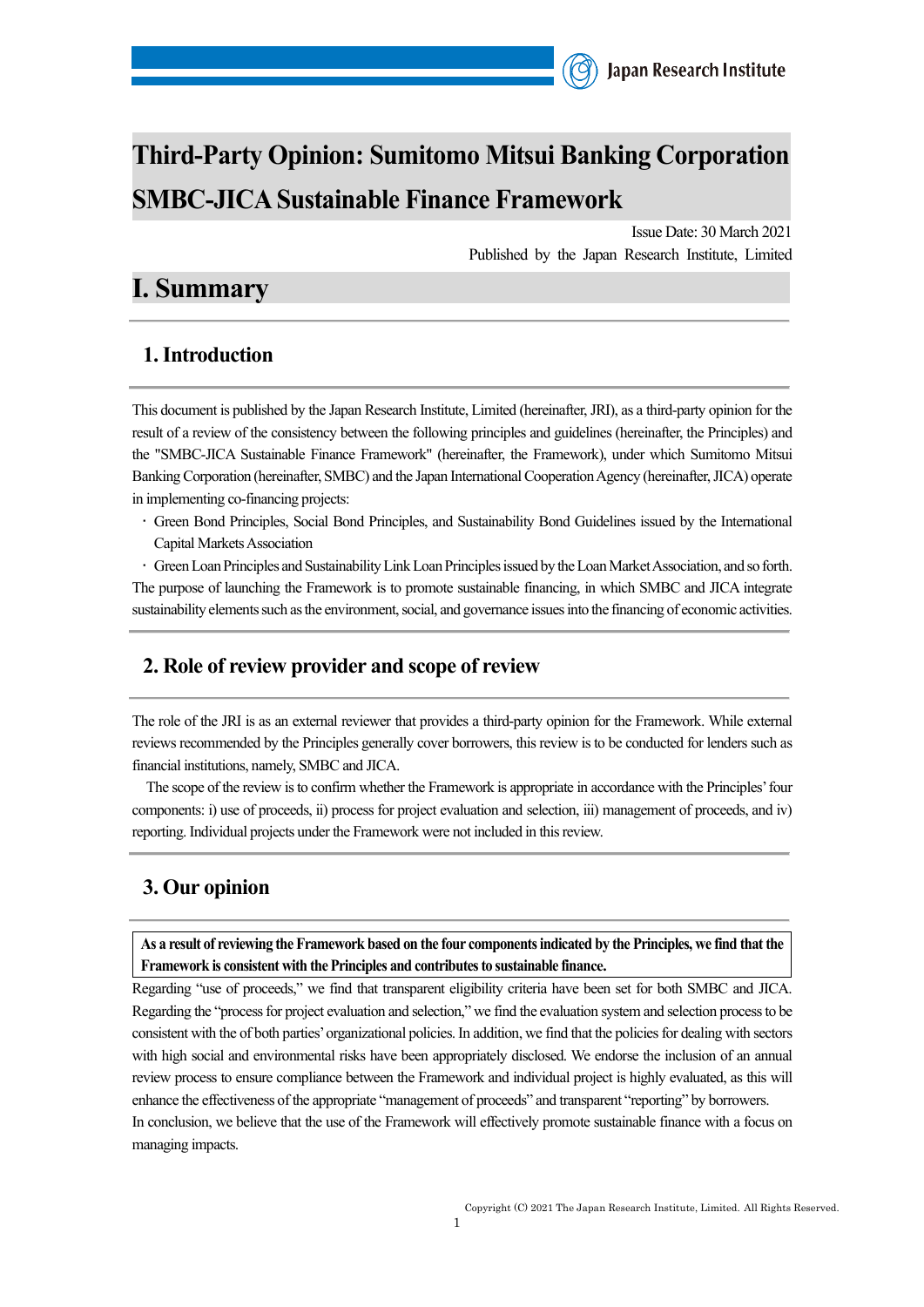# (C) Japan Research Institute

# II. Main part

## <span id="page-1-0"></span>**Table of Contents**

| (1) |  |  |
|-----|--|--|
| (2) |  |  |
|     |  |  |
| (1) |  |  |
| (2) |  |  |
|     |  |  |
| (1) |  |  |
| (2) |  |  |
| (3) |  |  |
| (4) |  |  |
|     |  |  |
| (1) |  |  |
| (2) |  |  |
|     |  |  |
| (1) |  |  |
| (2) |  |  |
|     |  |  |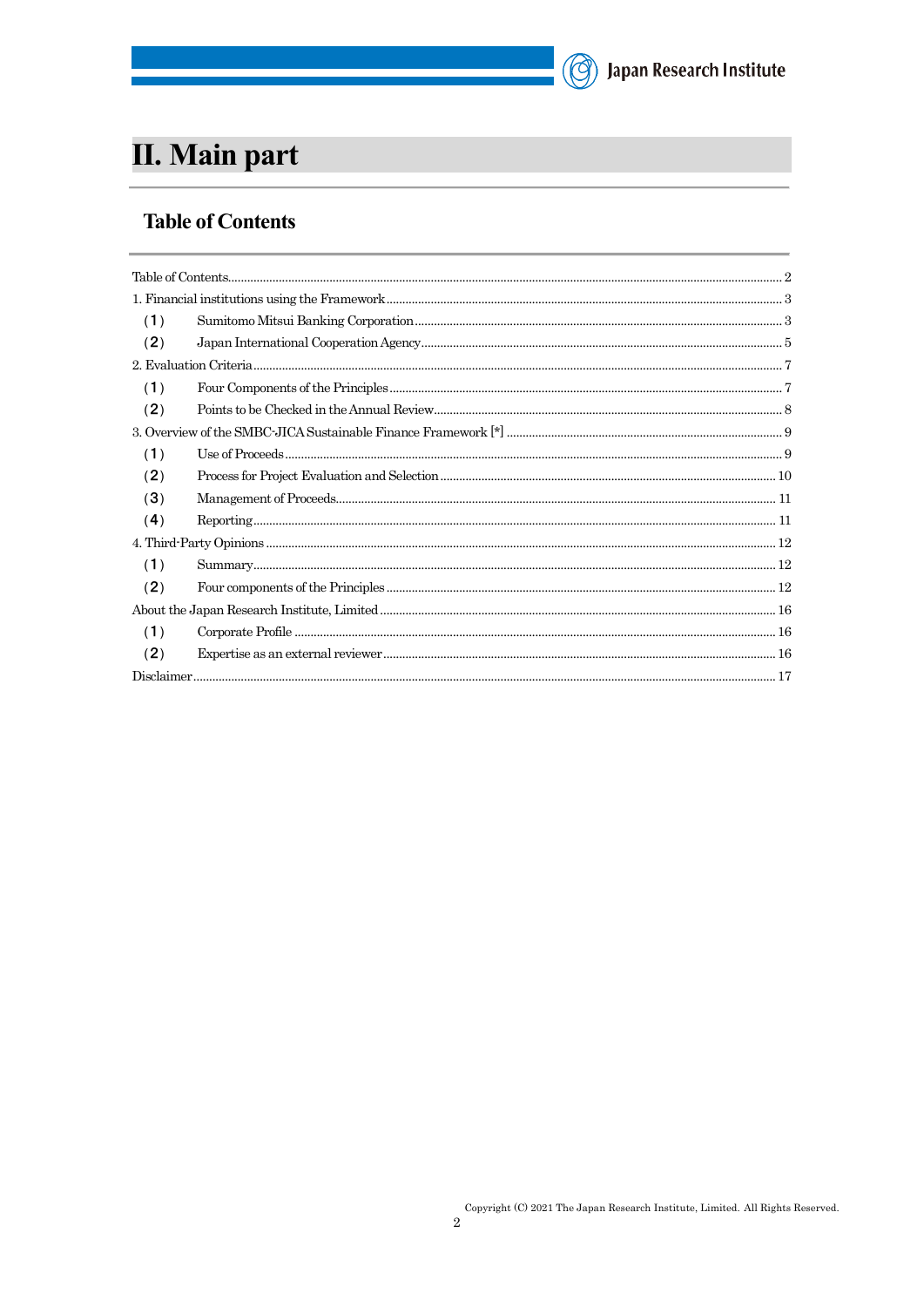### <span id="page-2-0"></span>**1. Financial institutions using the Framework**

#### <span id="page-2-1"></span>(1) **Sumitomo Mitsui Banking Corporation**

#### ① **Company Profile**

Sumitomo Mitsui Banking Corporation is a Japanese multinational bank belonging to the SMBC Group(hereinafter, the Group), one of the three largest financial groups in Japan, and plays a central role in the banking business of the Group.

#### ② **Business Profile**

1)Banking

The Group conducts the following types of business transactions: deposits, lending, commodity securities trading, securities investment, domestic exchange, foreign exchange, corporate bond trustee and registration, financial futures trustee transaction, over-the-counter sales of securities investment trusts, and other financial transactions.

2) Leasing

3) Other businesses

The Group also conducts business in the areas of credit, securities, investment advisories, data processing, information services, overseas business, and so forth.

#### ③ **SMBC Group Philosophy**

1) Mission

We grow and prosper together with our customers by providing services of greater value to them. We aim to maximize shareholder value through the continuous growth of our business.

We create a work environment that encourages and rewards diligent and highly motivated employees. We contribute to a sustainable society by addressing environmental and social issues.

2) Vision

A trusted global solution provider committed to the growth of our customers and the advancement of society

3) Five Values

| As a professional, always act with sincerity and a high ethical<br>standard. |
|------------------------------------------------------------------------------|
| Always look at it from the customer's point of view and provide              |
| value based on their individual needs.                                       |
| Embrace new ideas and perspectives, and do not be deterred by                |
| failure.                                                                     |
| Differentiate ourselves through the speed and quality of our                 |
| decision-making and service delivery.                                        |
| Respect and leverage the knowledge and diverse talent of our                 |
| global organization as a team.                                               |
|                                                                              |

#### ④ **Medium-Term Management Plan**

The following two policies have been adopted as business strategies:

1) Transformation: Reforming the existing business model

Copyright (C) 2021 The Japan Research Institute, Limited. All Rights Reserved. The Group aims to improve the of its major domestic and overseas businesses' profitability and efficiency by drastically reforming the business models and cost structures to ensure a well-balanced allocation of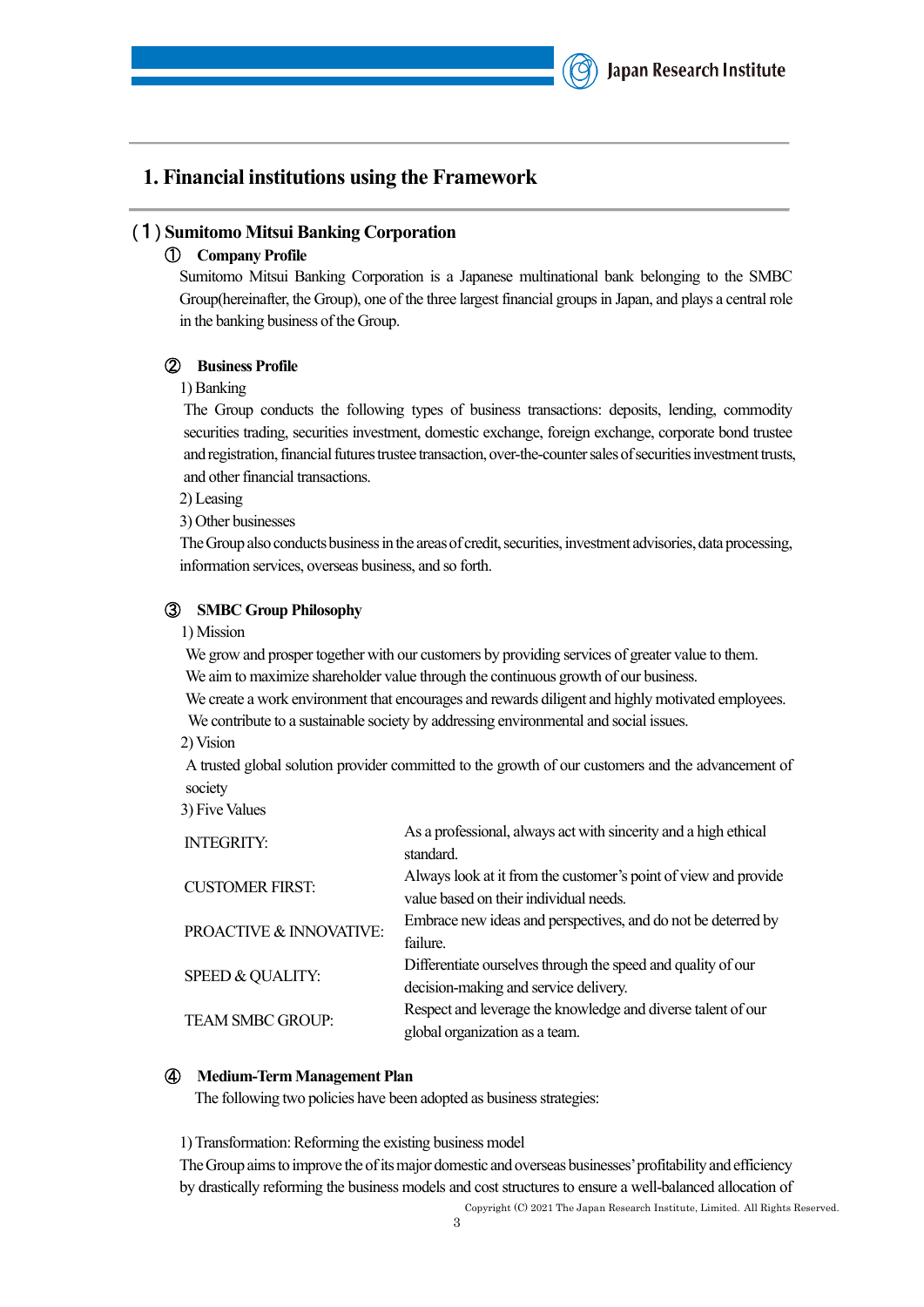

resources. Specifically, the Group will build a sales structure that responds to market potential and review resource allocations, primarily in the domestic business. Additionally, the Group will pursue improvements in both customer service quality and operational productivity through store reforms, digitisation, and streamlining headquarters operations. Furthermore, in domestic and overseas markets where growth is expected, the Group will review its business models and organisational structures to make the most of the its comprehensive capabilities and improve its ability to respond to customer needs and enhance the competitiveness of its products and services.

2) Growth: Challenging new business areas

While making steady investments for the future, we will strive to expand our earnings base by capturing new growth opportunities, including in the nonfinancial sector, and create added value. Specifically, in light of the structural changes in the financial market, the Group will work to strengthen asset-oriented businesses, including asset management and settlement businesses. The Group will also work to expand its business platform for future growth by expanding its franchises in Asia, where the market is expected to expand over the medium to long term. The Group will develop new business solutions using digital technology and data. In implementing these measures, we intend to strengthen our organic business base and actively use acquisition and alliance strategies that leverage our capital resources.

#### ⑤ **Sustainability Policy**

- In FY 2020, the SMBC Group issued the 'SMBC Group Statement on Sustainability' that included the 'SMBC Group GREEN  $\times$  GLOBE 2030', a 10-year plan to realise sustainability that set a 10-year long-term target for the amount of green financing and other items. The Group reports annually on its sustainability progress.
- Aiming for a society in which everyone can enjoy economic prosperity and happiness, the Group identified three priority issues: environment, community, and the next generation. To meet the United Nations' 2030 target for its Sustainable Development Goals (SDGs), the Group will identify, clarify, and tackle the priority items and issues to be carried out.
- As part of the SMBC Group sustainability management system, the Sustainability Promotion Conference administrated by the SMBC Group Planning Department's Corporate Sustainability Department will plan and draft measures to address climate change, as well as the other SDGs and environment, social, and governance (ESG) promotion measures for the entire Group. These measures will be executed under the supervision of the Group CSO, the director in charge who is a member of the Board of Directors. The promotion plan and important measures are deliberated and decided by the Corporate Sustainability Committee, chaired by the Group CEO.

#### ⑥ **Statement of Support for the Principle of Responsible Banking**

In September 2019, the SMBC Group signed the Principles for Responsible Banking (PRB), which is advocated by the United Nations Environment Programme Finance Initiative. The PRB encourages banks to to set goals and strategy in line with the social goals set out in the SDGs and the Paris Agreement to achieve sustainable development of society.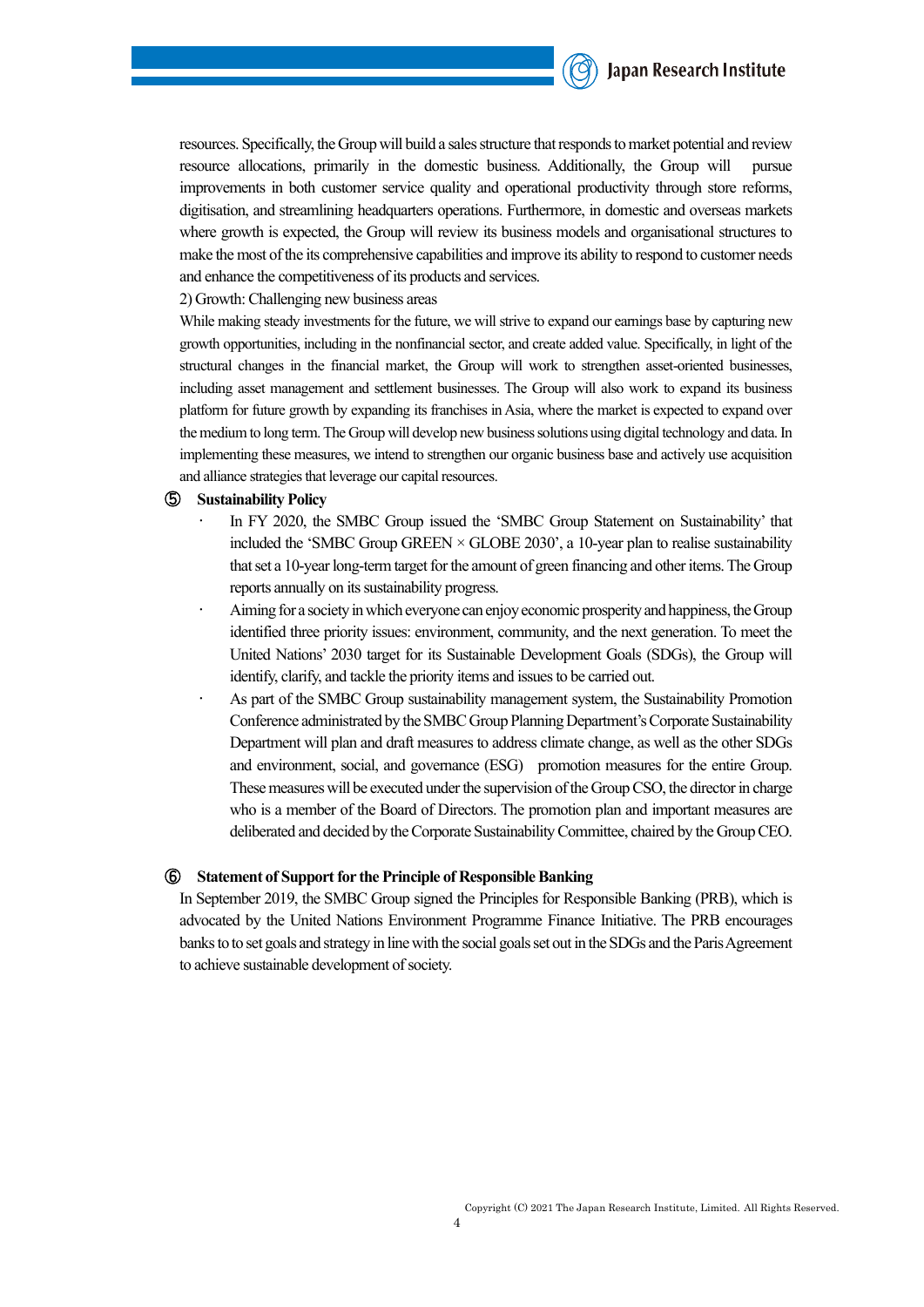

#### <span id="page-4-0"></span>(2) **Japan International Cooperation Agency**

#### ① **Objective**

Established as an Incorporated Administrative Agency under the Act of the Incorporated Administrative Agency - Japan International Cooperation Agency (Act No. 136, 2002), JICA aims to contribute to the promotion of international cooperation as well as the sound development of the Japanese and global economy by supporting the socioeconomic development, recovery, or economic stability of developing regions.

#### ② **Business Profile**

To achieve the purpose mentioned in the preceding section, the following activities are conducted:

- Technical cooperation
- ODA Loan
- Grant aid
- Promotion of citizens' cooperative activities
- Support for overseas migrants
- Training and securing personnel for technical cooperation
- Research and study
- Stockpiling and provision of emergency relief goods and materials
- Dispatch of Japan Disaster Relief Team

#### ③ **Vision/Mission/Action**

- **Mission:** JICA, in accordance with the Development Cooperation Charter, will work on human security and quality growth.
- ‧ **Vision: "Leading the world with trust"**

JICA, with its partners, will take the lead in forging bonds of trust across the world, aspiring for a free, peaceful, and prosperous world where people can hope for a better future and explore their diverse potential.

- ‧ **Action:**
	- 1. Commitment: Commit ourselves with pride and passion to achieving our mission and vision;
	- 2. Gemba: Dive into the field ("gemba") and work together with the people;
	- 3. Strategy: Think and act strategically with broad and long-term perspectives;
	- 4. Co-creation: Bring together diverse wisdom and resources;
	- 5. Innovation: Innovate to bring about unprecedented impacts. (Revised July 2017)

#### ④ **Medium-term Targets and Annual Plans**

Based on the fourth Medium-term Objectives of the Japan International Cooperation Agency (April 2017 to March 2022), the FY 2019 Plan lists the following items as priority measures for Japan's development cooperation in order to achieve the objectives:

- 1. Secure a foundation and driving force for economic growth in developing areas ("Quality growth" and poverty eradication through such growth);
- 2. The promotion of human-centered development that supports the basic lives of people in developing regions;
- 3. Sharing universal values, and realizing a peaceful and safe society;
- 4. Building a sustainable and robust international community through efforts to address global issues;
- 5. Priority activities in the region;
- 6. Contributing to the resolution of development issues through cooperation with the private sector, and so forth;
- 7. Strengthening and expanding the links between diverse actors and developing regions;
- 8. Strengthening the business execution base.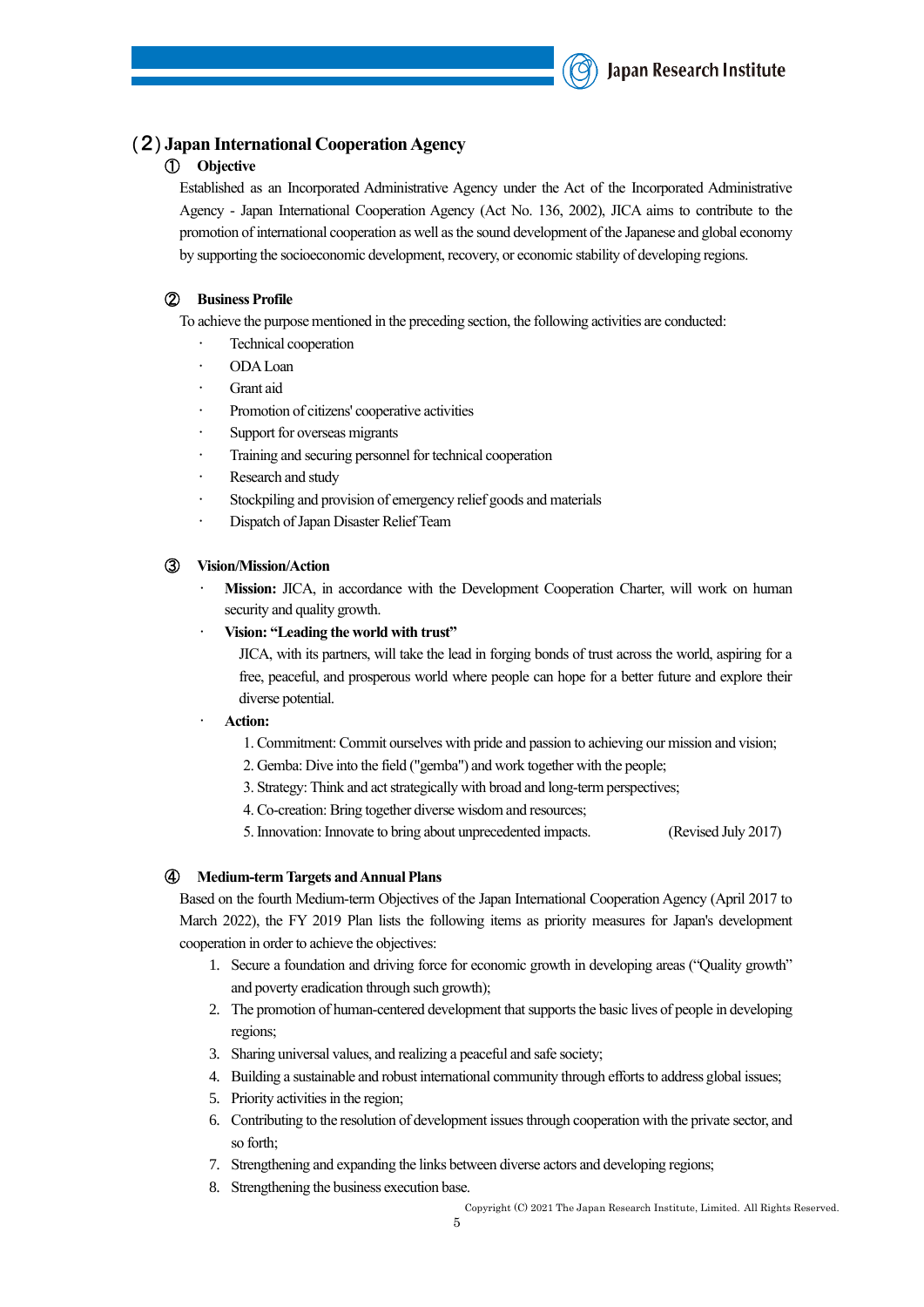#### ⑤ **Private Sector Investment Finance**

As overseas economic cooperation operations carried out by JICA, projects are carried out by private companies and so forth with high development effects. When it is difficult for private financial institutions to handle such operations alone, they are supported by PSIF's two financial resources: "investments" and "loans." (1)Target Category

i) infrastructure and growth acceleration and

ii) SDGs (including poverty reduction and climate change measures):

- 1. Infrastructure projects in the fields of electricity, transportation, water supply and sewerage, waste treatment, healthcare, education, and so forth are implemented by private companies and so forth;
- 2. Development of key human resources for industrial development;
- 3. Businesses that improve the lives of the poor and contribute to social development (BOP (Base of Pyramid) Business, etc.);
- 4. Microfinancing for the poor and micro enterprises;
- 5. Support for SMEs that contribute to employment expansion and projects that contribute to climate change measures such as afforestation, disaster control, energy conservation, and pollution control.
- (2) Conditions for PSIF projects
	- Those that are in line with the development policy and so forth of the relevant national governments and have high development effects.
	- The business plan is appropriate and achievable.
	- Support from JICA is necessary to achieve the project.
	- Loans or equity investments by existing financial institutions are not enough to achieve the project.
	- Reduction of country risk in the country where the project is implemented, acceleration and promotion of private financing, and cases where the added value provided by JICA is imperative to achieve the project the added value provided by JICA.

#### ⑥ **JICA Bonds[\*]1**

The term "JICA bonds" collectively refers to two types of bonds: FILP agency bonds, which have been issued since 2008 to finance ODA loan projects implemented by JICA, and government guaranteed foreign bonds, which have been issued since 2014. ODA loan projects, in which the entire amount of the procured funds is used, support the economic and social development efforts of developing countries by lending development funds to them at low interest rates on long-term, moderate terms, for public works projects and so forth.

#### ⑦ **Signing of the Impact Investment Management Principles[\*]2**

JICA signed the Operating Principles for Impact Management developed by the International Finance Corporation in August 2019. This principle sets out the requirements for investment in companies and institutions that are interested in social and environmental impacts, as well as economic benefits. The widespread sharing of this principle is expected to promote investments that both pursue economic returns and contribute to a measurable positive social and environmental impact.

<sup>1</sup> JRI, issued a second opinion to JICA in 2016 "JICA bonds as social bonds" and 2019 "TICAD bonds as social bonds" based on the ICMA Principles.

<sup>2</sup> JICA Press Release https://www.jica.go.jp/press/2019/20190826\_10.html

Copyright (C) 2021 The Japan Research Institute, Limited. All Rights Reserved.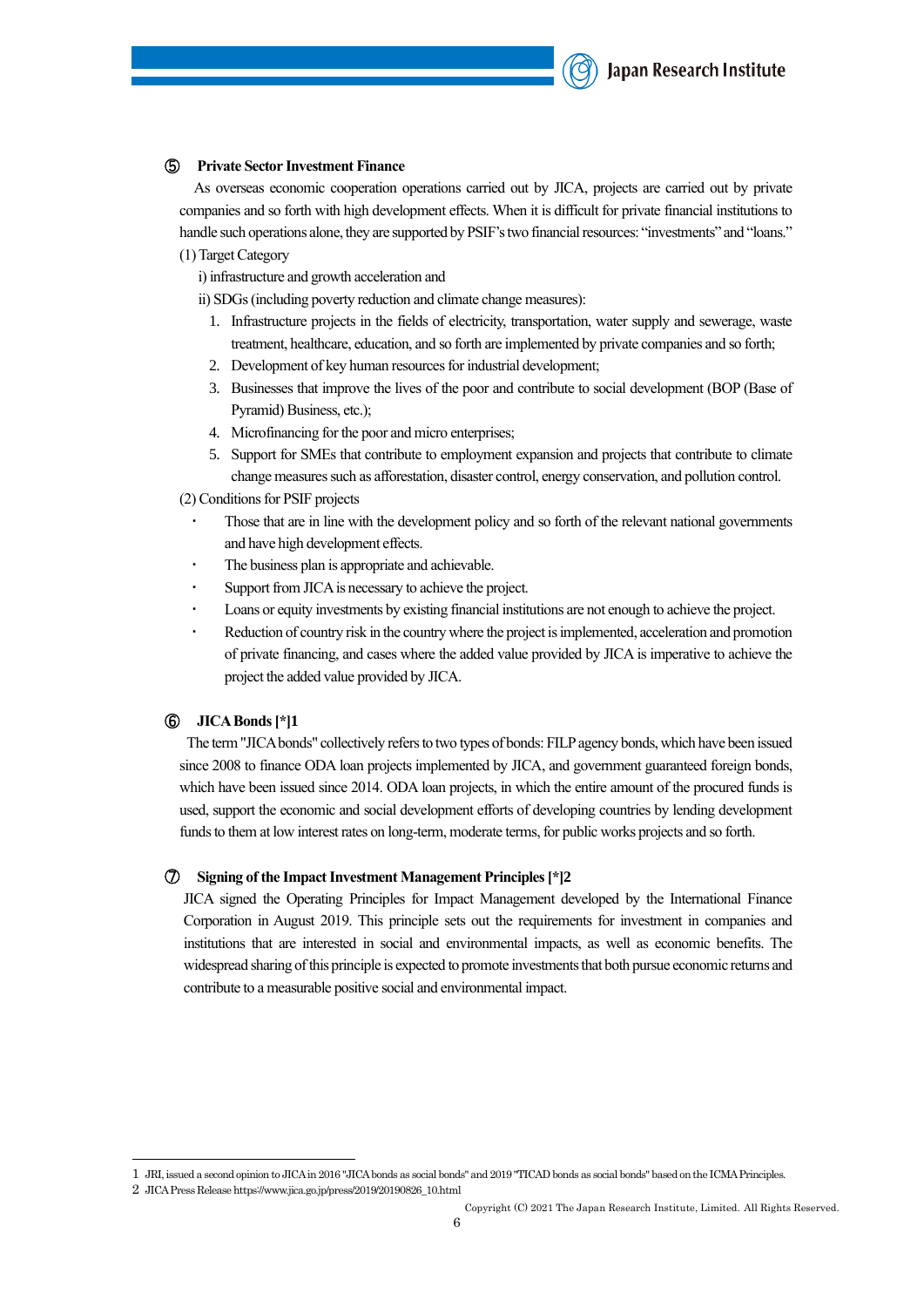

### <span id="page-6-0"></span>**2. Evaluation Criteria**

A third-party opinion for the Framework will be prepared in accordance with the following evaluation criteria. At the time of launching the Framework, the four components shown in  $(1)$  will be checked for consistency with the Framework and the Principles. At the end of each year, an annual review will be conducted by an external reviewer, which confirms the points shown in (2) as to whether each loan project is aligned with the concept of the Framework.

#### <span id="page-6-1"></span>(1) **Four Components of the Principles**

This assessment is based on the Green Bond Principles, Social Bond Principles, and Sustainability Bond Guidelines presented by the International Capital Markets Association, and the Green Loan Principles and Sustainability Link Loan Principles presented by the Loan Market Association.[\*]3

All of these are aimed at ensuring transparent processes and information disclosure for funding entities (borrowers). As a basic principle, they require the disclosure of information on the four core elements of "use of proceeds," "process for project evaluation and selection," "management of proceeds," and "reporting." The four components are described in detail below.

#### ① **Use of Proceeds**

This component clarifies the eligibility criteria for the type of assets and projects in which the proceeds are used. For projects that raise funds under the Principles, borrowers are required to demonstrate the quantified social and environmental benefits as clearly as possible.

#### ② **Process for Project Evaluation and Selection**

This component shows how the project is evaluated and selected based on the eligibility criteria and social objectives described in (1) of the preceding paragraph. It is also necessary to clarify the criteria for exclusion from projects and the social and environmental risk management methods resulting from the implementation of projects. The Principlesrecommends the use of external assessments to ensure transparency in the process.

#### ③ **Management of Proceeds**

This component checks whether there is a system in which the borrower manages the proceeds in an appropriate account or manner so that they are not used for purposes other than those indicated as the use of proceeds. To ensure transparency, it is recommended to employ auditors, conduct audits by a third party, or conduct self-audits.

#### ④ **Reporting**

This component is used to determine if the borrower updates the results of the use of the funds raised. It is necessary to disclose the outline, amount, expected impact, and so forth of the projects funded by the proceeds. In particular, for the expected impact, it is recommended to include quantitative and qualitative indicators, their main evaluation methods, and evaluation hypotheses.

<sup>3</sup> Part of the Principles indicaes bond issuance. Although the financing method is different from bond issuing to loan borrowing, it is judged that the direction of co-financing under the Framework has common elements with the bond principles in terms of financing for social and environmental issues.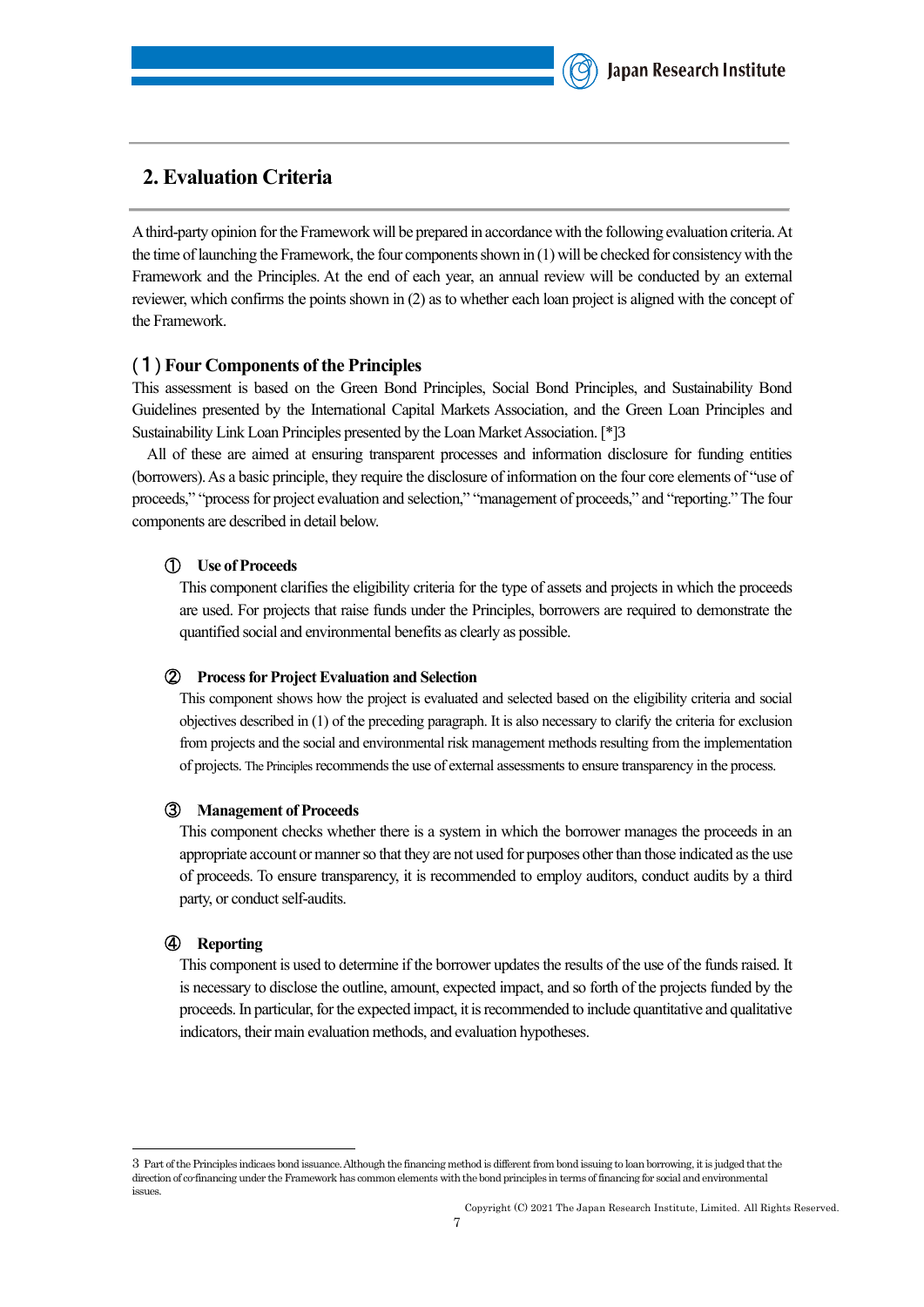

#### <span id="page-7-0"></span>(2) **Points to be Checked in the Annual Review**

In the annual review, the following items will be reviewed.

#### ① **Consistency between the Framework and loan projects**

- Is the use of proceeds for an individual project consistent with the eligibility criteria set by the Framework?
- ・ Have individual project were concluded through the appropriate evaluation and selection processes defined in the Framework?

#### ② **Consistency between the target projects and the SDGs (Sustainable Development Goals)**

- What are the main Goals and Targets of the SDGs that can be judged to contribute to their achievement through individual projects?
- ・ How does each project ensure a socially-inclusive perspective on the beneficiaries of the projects emphasized by the SBP?

#### ③ **Assessment of individual projects' impact**

- What are each project's positive impacts (quantitative and qualitative effects), and what measures are taken to reduce negative impacts?
- Whether evaluation indicators to measure the above impacts are appropriately set, and whether these indicators have been agreed on how to share and monitor between lenders and borrowers.

#### ④ **Appropriate management of proceeds**

What is each project's total amount and balance of funds ?

Copyright (C) 2021 The Japan Research Institute, Limited. All Rights Reserved.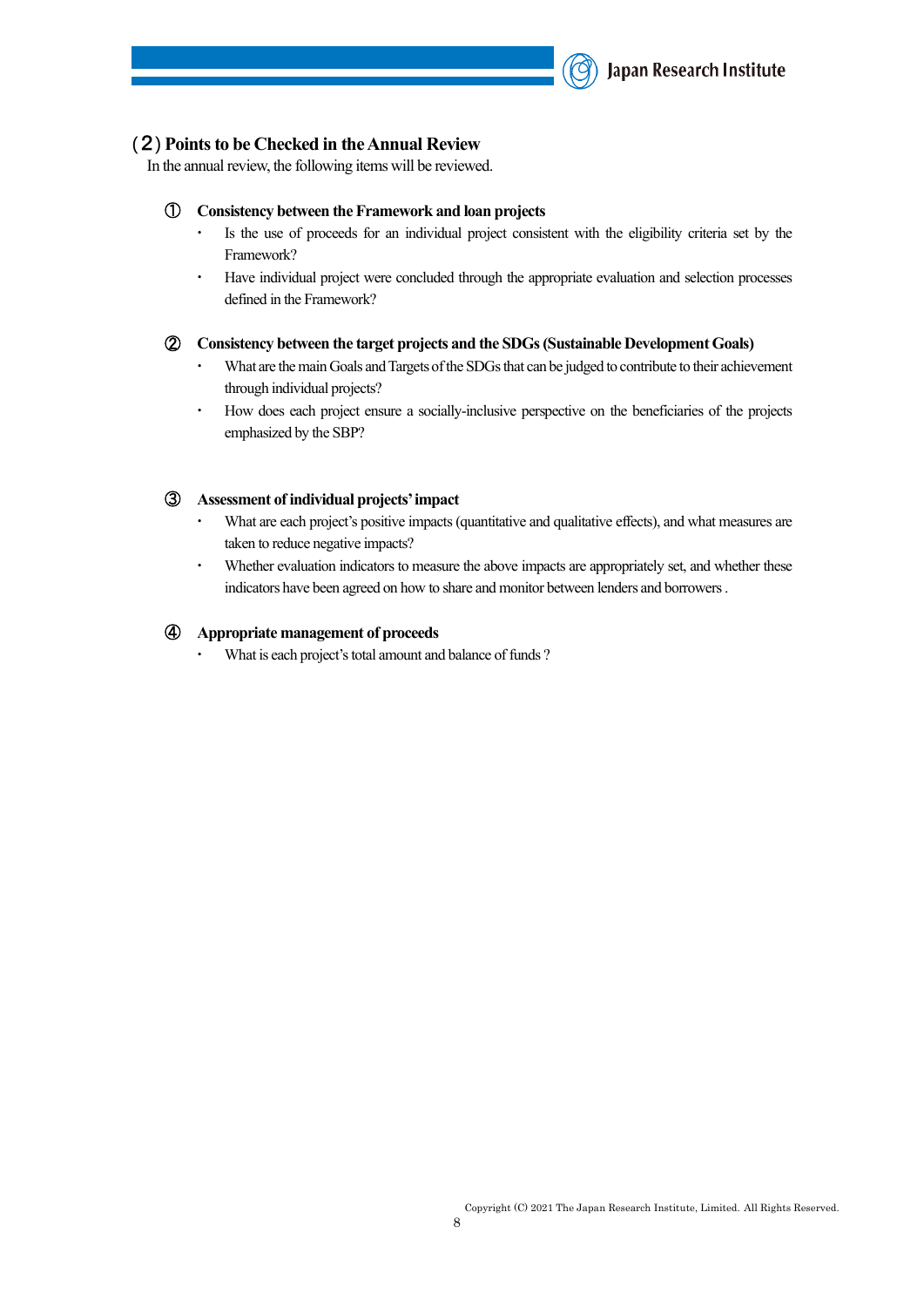# <span id="page-8-0"></span>**3. Overview of the SMBC-JICA Sustainable Finance Framework [\*]**

| Item                                   | Contents                                                                                                                                                                                                                                                                                                                                                                                                                            |
|----------------------------------------|-------------------------------------------------------------------------------------------------------------------------------------------------------------------------------------------------------------------------------------------------------------------------------------------------------------------------------------------------------------------------------------------------------------------------------------|
| Overview                               | Loans extended under the Framework are defined as those that contribute to<br>●<br>the co-financing of PSIF by JICA and SMBC, improve certain environmental<br>and social issues, and that have a quantitative effect.<br>The target category of JICA's PSIF is 1) accelerating infrastructure growth,<br>and 2) the achievement of SDGs (including poverty reduction and climate                                                   |
|                                        | change measures).<br>From among the above category, qualification shall be determined on an                                                                                                                                                                                                                                                                                                                                         |
|                                        | individual basis with reference to "Examples of SDGs Green, Social, and<br>Sustainability Loans " prepared by SMBC.                                                                                                                                                                                                                                                                                                                 |
| Exclusion Criteria<br>in the Framework | Projects whose use of proceeds is inconsistent with SMBC's Credit policies<br>$\bullet$<br>shall be excluded.                                                                                                                                                                                                                                                                                                                       |
|                                        | Projects shall be excluded if they are listed as nonqualified green projects and<br>sectors under the SMBC Green Bond Framework: fossil fuel ;assets; fossil<br>fuel based transportation or infrastructure; transportation with the main<br>objective of transporting fossil fuel; defense and security; palm oil; wood<br>pulp; nuclear power generation; coal-fired power generation and all mining<br>and tobacco sectors. [*]4 |
|                                        | Loans for the following projects and sectors that are likely to have a<br>significant negative impact on the environment and society must meet<br>specific conditions: coal-fired power generation; hydroelectric power<br>generation; oil and gas, mining; tobacco production, nature reserves; palm oil<br>plantations; deforestation; cluster bombs, and other production of lethal<br>weapons). [*]5                            |
|                                        | If, as a result of the review by SMBC, it is determined that a proposed loan<br>project falls under the exclusion criteria, the project will be excluded from<br>the applicable projects of the Framework and will be continuously reviewed.                                                                                                                                                                                        |

## <span id="page-8-1"></span>(1) **Use of Proceeds**

<sup>4</sup> https://www.smfg.co.jp/english/sustainability/materiality/environment/procurement/ (as of Jan 2021)

<sup>5</sup> https://www.smfg.co.jp/english/sustainability/esg/environment/ (published 16 April 2020)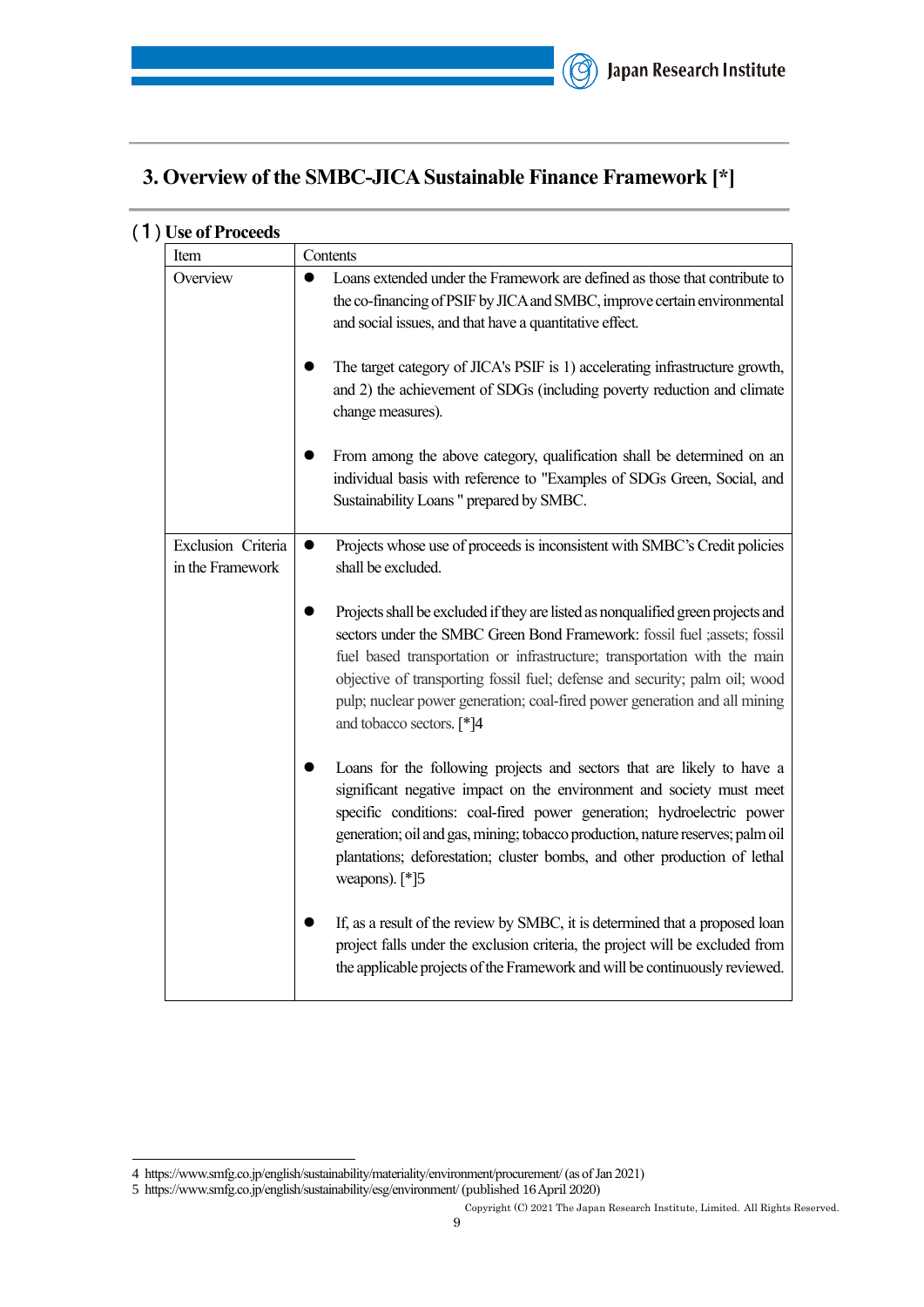

<span id="page-9-0"></span>

| Item                                                                                         | Contents                                                                                                                                                                                                                                                                                                                                                                                                                                                                                                                                                                                                                                                                                                                                                                      |
|----------------------------------------------------------------------------------------------|-------------------------------------------------------------------------------------------------------------------------------------------------------------------------------------------------------------------------------------------------------------------------------------------------------------------------------------------------------------------------------------------------------------------------------------------------------------------------------------------------------------------------------------------------------------------------------------------------------------------------------------------------------------------------------------------------------------------------------------------------------------------------------|
| of<br>Summary                                                                                | SMBC will examine the following points:                                                                                                                                                                                                                                                                                                                                                                                                                                                                                                                                                                                                                                                                                                                                       |
| Eligibility Criteria                                                                         | Details of the target project;<br>$\textcircled{\scriptsize{1}}$<br>$^{\circledR}$<br>Consistency with social and environmental issues;<br>$\circledS$<br>Creation of social impact;<br>$\circled{4}$<br>Management of proceeds;<br>$\circledS$<br>Disclosure of impact.                                                                                                                                                                                                                                                                                                                                                                                                                                                                                                      |
|                                                                                              | JICA's loan aid operations (including PSIF) are implemented through a<br>screening and selection process involving the Japanese government and<br>external experts.                                                                                                                                                                                                                                                                                                                                                                                                                                                                                                                                                                                                           |
|                                                                                              | Individual projects are evaluated and selected to ensure compatibility with<br>the JICA Law, the Development Cooperation Charter, and the relevant<br>developing countries' economic and social development plans. The project<br>plans are verified by the Development Assistance Committee (DAC) using<br>the Organisation for Economic Co-operation and Development's (OECD)<br>'six DAC ratings'.                                                                                                                                                                                                                                                                                                                                                                         |
| <b>Financing Process</b>                                                                     | The outline of the process up to loan disbursement is as follows:<br>Prepare and verify a check sheet for each relevant SMBC department<br>①<br>to confirm that the use of proceeds meets the eligibility criteria;<br>$^{\circledR}$<br>Determine that the funds' use meets the eligibility criteria;<br>$\circled{3}$<br>If it is determined that the selection criteria and eligibility have not been<br>met, the lenders shall consult with the borrower, make modifications,<br>and return to $\left( \mathbb{D} \right)$ so that the loans concerned are consistent with the<br>Framework;<br>$\circled{4}$<br>Once the business has been verified as eligible, the credit screening can<br>proceed. The SMBC's credit department then approves or rejects the<br>loan. |
| Environmental and<br>Social<br>Considerations in<br>Business Activities,<br>Guidelines, etc. | <b>SMBC</b> Credit Policy<br>$\bullet$<br>Environmental and social risk assessment and monitoring based on the<br><b>Equator Principles</b><br>Business and sector policies that are likely to have a major impact on the<br>environment and society<br><b>JICA Guidelines for Environmental and Social Considerations</b><br><b>JICA Anti-Corruption Guidance</b>                                                                                                                                                                                                                                                                                                                                                                                                            |
| Process<br>Transparency                                                                      | The outline of the evaluation selection process of SMBC is disclosed on the<br>website.<br>JICA's evaluation selection process shall be disclosed based on the content<br>of ex-ante evaluations.                                                                                                                                                                                                                                                                                                                                                                                                                                                                                                                                                                             |

# (2) **Process for Project Evaluation and Selection**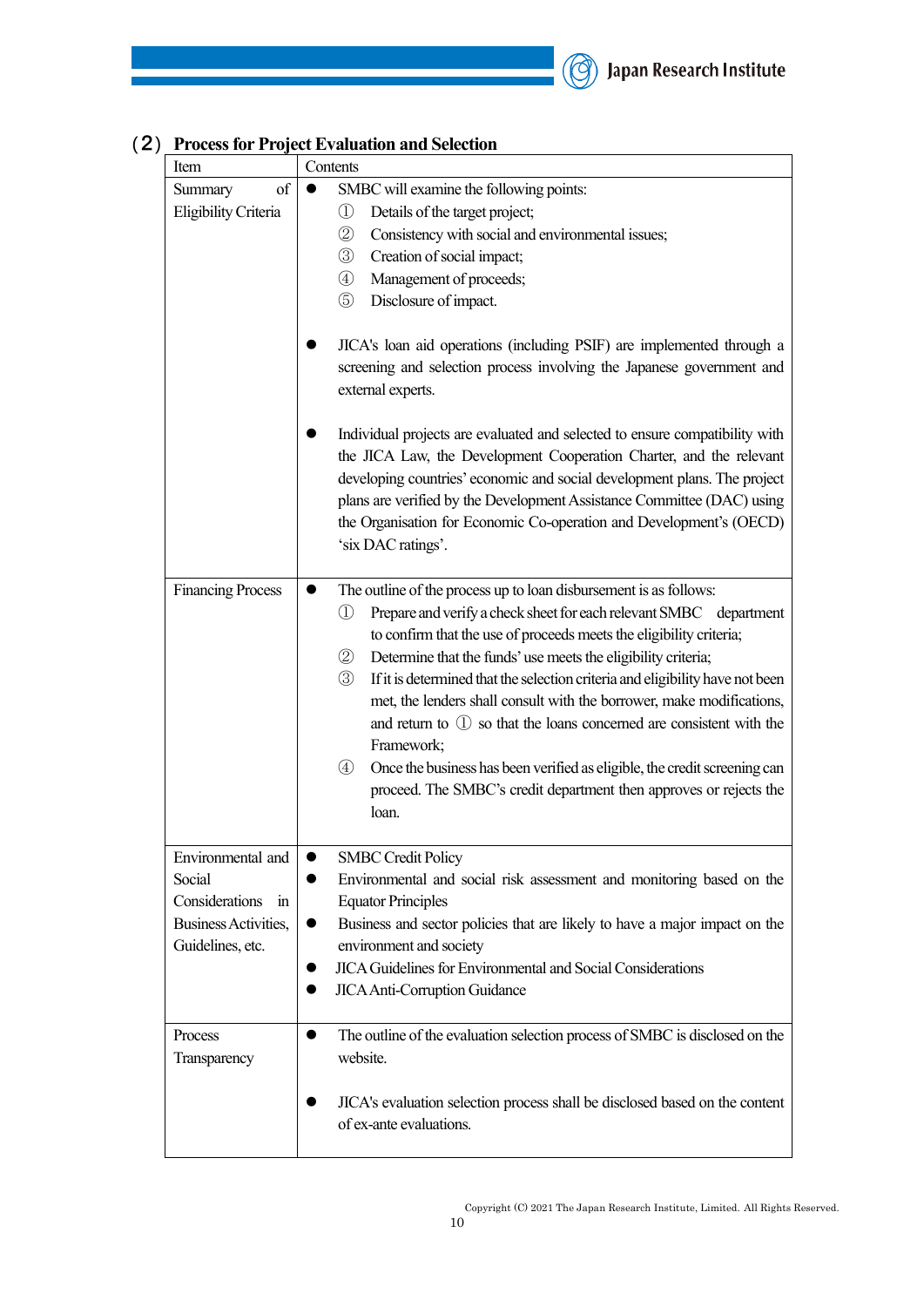

<span id="page-10-0"></span>

| (3) Management of Proceeds |  |
|----------------------------|--|
|                            |  |

| Item     |     | Contents                                                                                                                                      |
|----------|-----|-----------------------------------------------------------------------------------------------------------------------------------------------|
| Method   | for | SMBC's lending branch receives reports from the borrower when the loans                                                                       |
| Tracking | and | are used for eligible projects or on an annual basis.                                                                                         |
| Managing |     |                                                                                                                                               |
| Proceeds |     | The credit facility shall annually report the status of fund allocation<br>management to the SMBC Sustainable Business Promotion Department's |
|          |     | nomination.                                                                                                                                   |

# <span id="page-10-1"></span>(4) **Reporting**

| Item                                                                                              | Contents                                                                                                                                                                                                                                                                                                                                                                                                                               |
|---------------------------------------------------------------------------------------------------|----------------------------------------------------------------------------------------------------------------------------------------------------------------------------------------------------------------------------------------------------------------------------------------------------------------------------------------------------------------------------------------------------------------------------------------|
| Setting up a KPI                                                                                  | The KPI (output basis) will be set by JICA and SMBC in consultation on the<br>results of projects to which funds have been allocated.                                                                                                                                                                                                                                                                                                  |
| <b>Disclosure</b><br>Method,<br>Frequency,<br>and<br>Management<br>Method for Impact<br>Reporting | The borrower shall annually report on the status of the appropriation of<br>proceeds. The content will be verified by relevant SMBC departments.                                                                                                                                                                                                                                                                                       |
| Internal Audits and<br><b>External Reviews</b>                                                    | JICA conducts ex-ante and ex-post evaluations of all loan aid operations<br>$\bullet$<br>(projects for which the amount of cooperation is 200 million yen or more)<br>based on the "six DAC ratings" used for international ODA evaluation.<br>External reviews shall be conducted annually to confirm the consistency of<br>the Framework and the status of individual businesses. The results of the<br>review shall be made public. |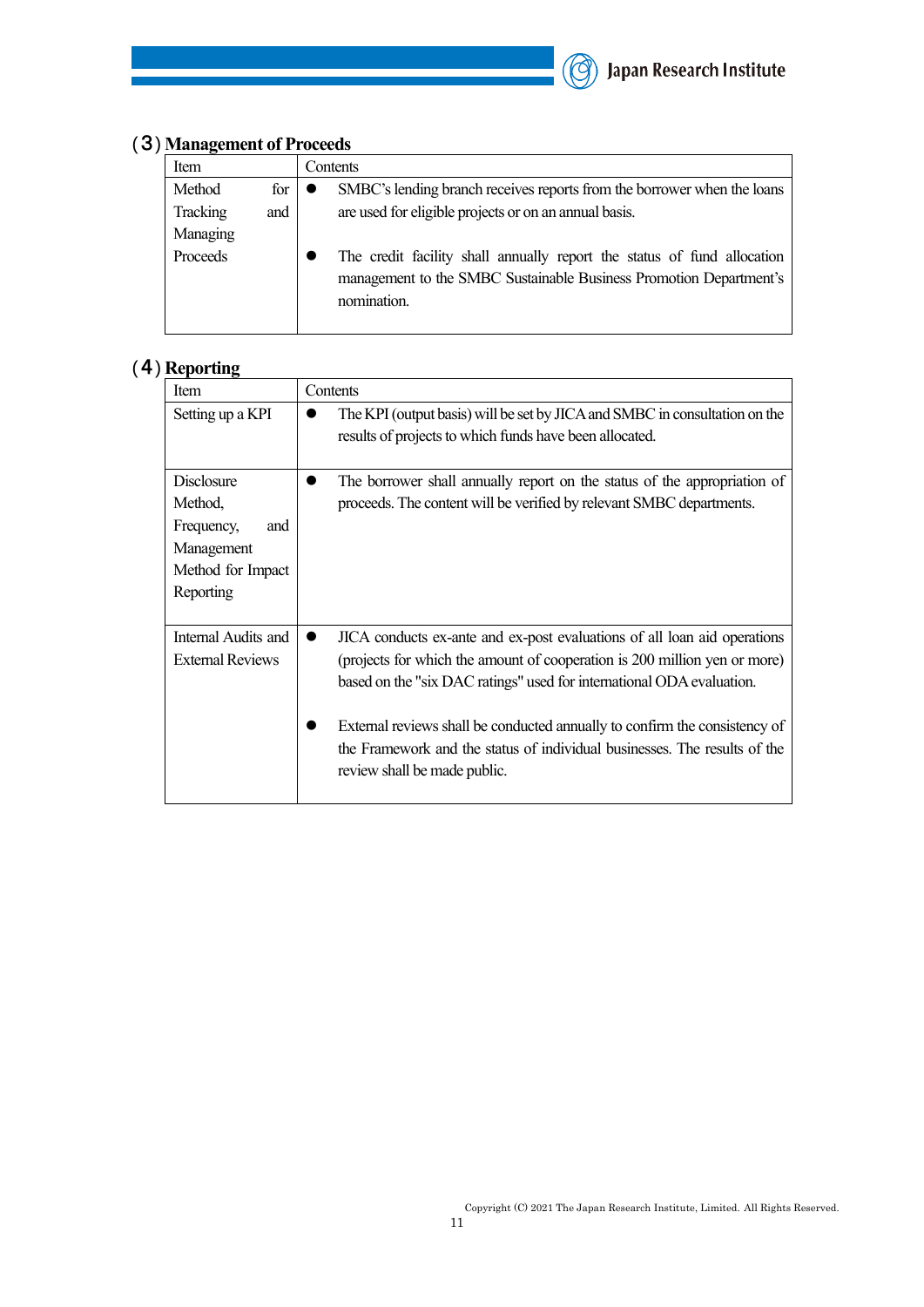### <span id="page-11-0"></span>**4. Third-Party Opinions**

This chapter evaluates the Framework described in Chapter 3 based on the evaluation criteria in Chapter 2, and summarizes it as the third-party opinion of the JRI.

#### <span id="page-11-1"></span>(1) **Summary**

**As a result of reviewing the Framework based on the four components indicated by the Principles, we find that the Framework is consistent with the Principles and contributes to sustainable finance.**

Regarding "use of proceeds," we find that transparent eligibility criteria have been set for both SMBC and JICA. Regarding the "process for project evaluation and selection," we find the evaluation system and selection process to be consistent with the of both parties' organizational policies. In addition, we find that the policies for dealing with sectors with high social and environmental risks have been appropriately disclosed. We endorse the inclusion of an annual review process to ensure compliance between the Framework and individual project is highly evaluated, as this will enhance the effectiveness of the appropriate "management of proceeds" and transparent "reporting" by borrowers. In conclusion, we believe that the use of the Framework will effectively promote sustainable finance with a focus on managing impacts.

Recently, as the global sustainable finance market has expanded, the importance of impact measurement and management of business operations has been emphasized. Building a co-financing framework between SMBC, a private financial institution, and JICA, a development finance institution, provides an opportunity for both sides to share their experiences and achievements. Through these efforts, it is expected that private financial institutions other than SMBC will be able to attract more funds to developing countries, which is significant for both parties from the perspective of contributing to the sustainable finance market.

#### <span id="page-11-2"></span>(2) **Four components of the Principles**

#### ① **Use of Proceeds**

**In accordance with the Framework, there are transparent eligibility criteria for projects cofinanced by SMBC and JICA.**

The areas covered by JICA's Private Sector Investment Finance will contribute to the acceleration of infrastructure development and economic growth, as well as the achievement of the SDGs, and will contribute to the resolution of environmental and social issues outlined in the Principles. However, as a result of confirming the "Examples of how SDGs Green, Social, and Sustainability Loans are used" as established by SMBC for its own use, it was judged that all of these examples contribute to solving certain environmental or social problems.

The exclusion criteria defined in the Framework are consistent with the existing SMBC Green Bond Framework, and projects that are not covered by green bonds are, in principle, excluded from the scope of the Framework. In addition, SMBC has established loan policies for projects and sectors that are likely to have a significant negative impact on the environment and society, and considers avoiding or reducing such impacts.

The possibility cannot be ruled out that in the future, projects and sectors approved by one party but the other party might be reconsidered by SMBC and JICA. If projects and sectors meet any of the exclusion criteria, it is appropriate not to apply the Framework for these projects and sectors which are not regarded as sustainable finance. In light of the purpose of establishing the Framework which contributes to the sustainable finance market, there is a risk that the easy occurrence of projects that are not covered by the Framework may be regarded as a double standard.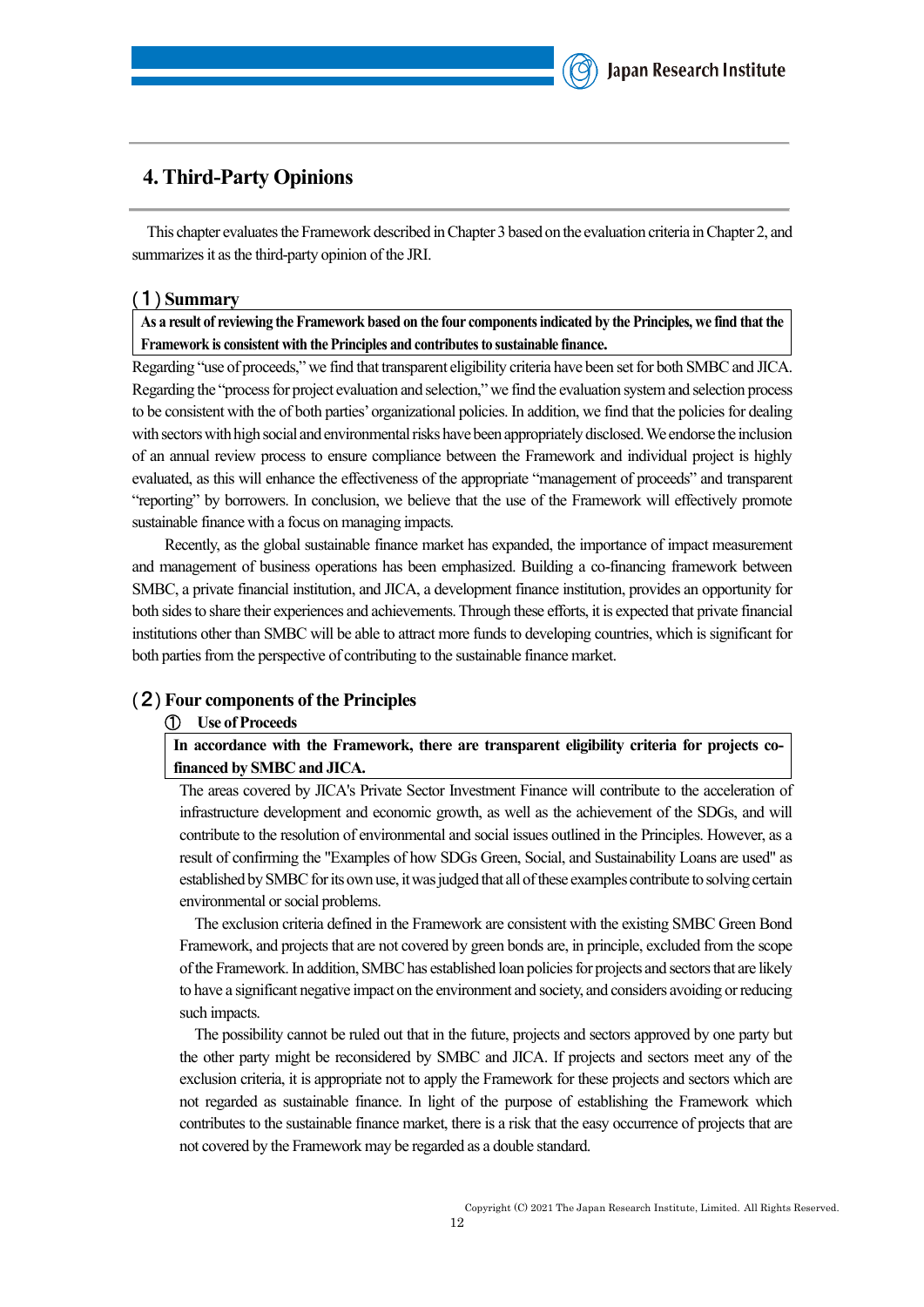#### ② **Process for Project Evaluation and Selection**

**The Framework specifies that the evaluation and selection process for target projects be consist with the organizational and sustainability policies of SMBC and JICA.**

At SMBC, the relevant departments share their roles and responsibility, and its checklist is prepared to judge whether each candidate loan project meets the eligibility criteria of the Framework. Therefore, the Framework was designed to appropriately share information among relevant departments. In addition, non-financial risk management for projects of a certain size is carried out by specialized departments conducting environmental and social risk assessments based on the Equator Principles.

As for JICA's Private-Sector Investment Finance, its loan projects are evaluated and selected in consistency with Country Assistance Policies and its selection process covers several objective assessment. The Principles recommend the utilization of external assessments for this selection and evaluasion process to improve transparency so that this process is consistent with this Principles.

Both SMBC and JICA have established evaluation system for assessing environmental and social aspects, relevant guidelines to be followed, and policies for dealing with sectors identified as having high environmental and social risks, which are also available on their websites.

While SMBC and JICA have established their own and proven selection and evaluation systems, it was confirmed that an operational flowchart attached to the Framework clearly indicates the content and timing of information sharing between SMBC and JICA, and how to explain the necessary information to their borrower.

#### ③ **Management of Proceeds**

**The Framework is designed to facilitate each borrower to properly manage its proceeds as the lenders receive annual external review which confirms consistency between the Framework and each loan.**

At the time we compiled this third-party opinion, it was not possible for the lenders to ensure that its borrower of the loan under the Framework can properly manage its proceeds. However, at the time of the loan agreement, SMBC and JICAwill require each borrower to report annually to the lenders on whether the loan is being used for eligible projects consistent with the intended use of proceeds. In addition, the consistency between the Framework and each loan will be reviewed annually by an external party.

Through these efforts, we evaluated that applying the Framework will ensure the transparency of the borrower's fund management which is required by the Principles.

#### ④ **Reporting**

**The Framework is designed to promote each borrower's information disclosure as the lenders receive annual external review based on the annual reporting from the borrower.**

At the time we compiled this third-party opinion, it was not possible for the lenders to ensure that individual borrowers' appropriately disclosed information. However, at the time of the loan agreement, it is stipulated that the borrower of each project under the Framework will be required to report the impact of the project on the social and environmental aspects, as well as the results of the financial management described in ③ of the preceding paragraph, to SMBC and JICA on an annual basis. In addition, the consistency of these annual reports with the Framework will be reviewed annually by an external evaluator. The results of the annual review will be made available on the SMBC website and are consistent with the disclosure elements and methods recommended by the Principles.

Through our review, we determined that applying the Framework will promote transparency regarding individual projects because of the lenders' initiative in compiling the borrowers' information disclosure, as required by the Principles.

Furthermore, in order to ensure the effectiveness of the Framework, SMBC and JICA must confirm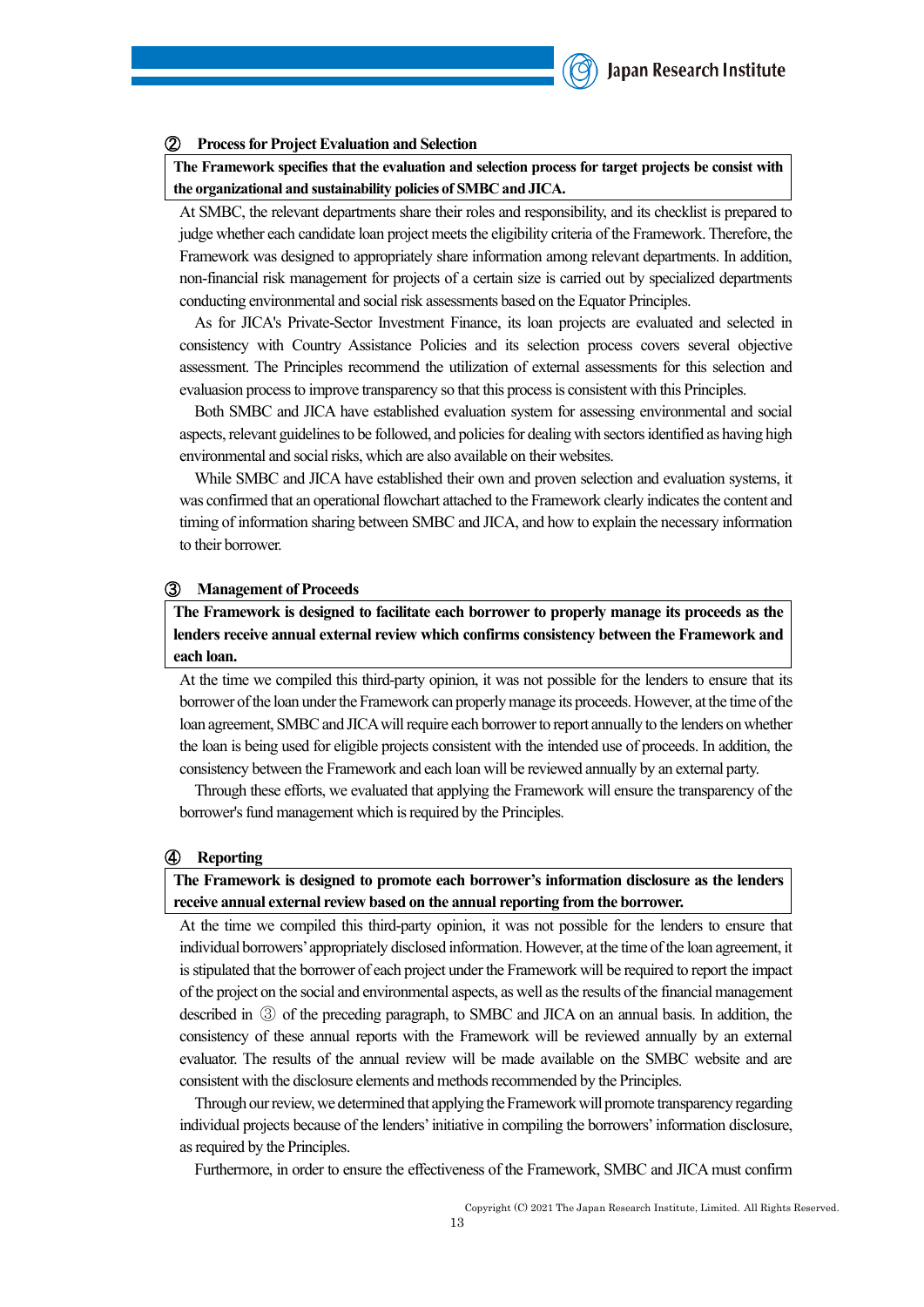

that the borrowers understand the importance of its implementation before the loan screening can progress; they must also establish regular communication with the borrowers before and during the monitoring phase after loan disbursement, as described in the sections Management of Proceeds and Reporting, above.

[Note: ]This English translation is for reference purposes only and not a definitive translation of the original Japanese texts. In the event a difference arises regarding the meaning herein, the original Japanese version shall prevail as the official authoritative version.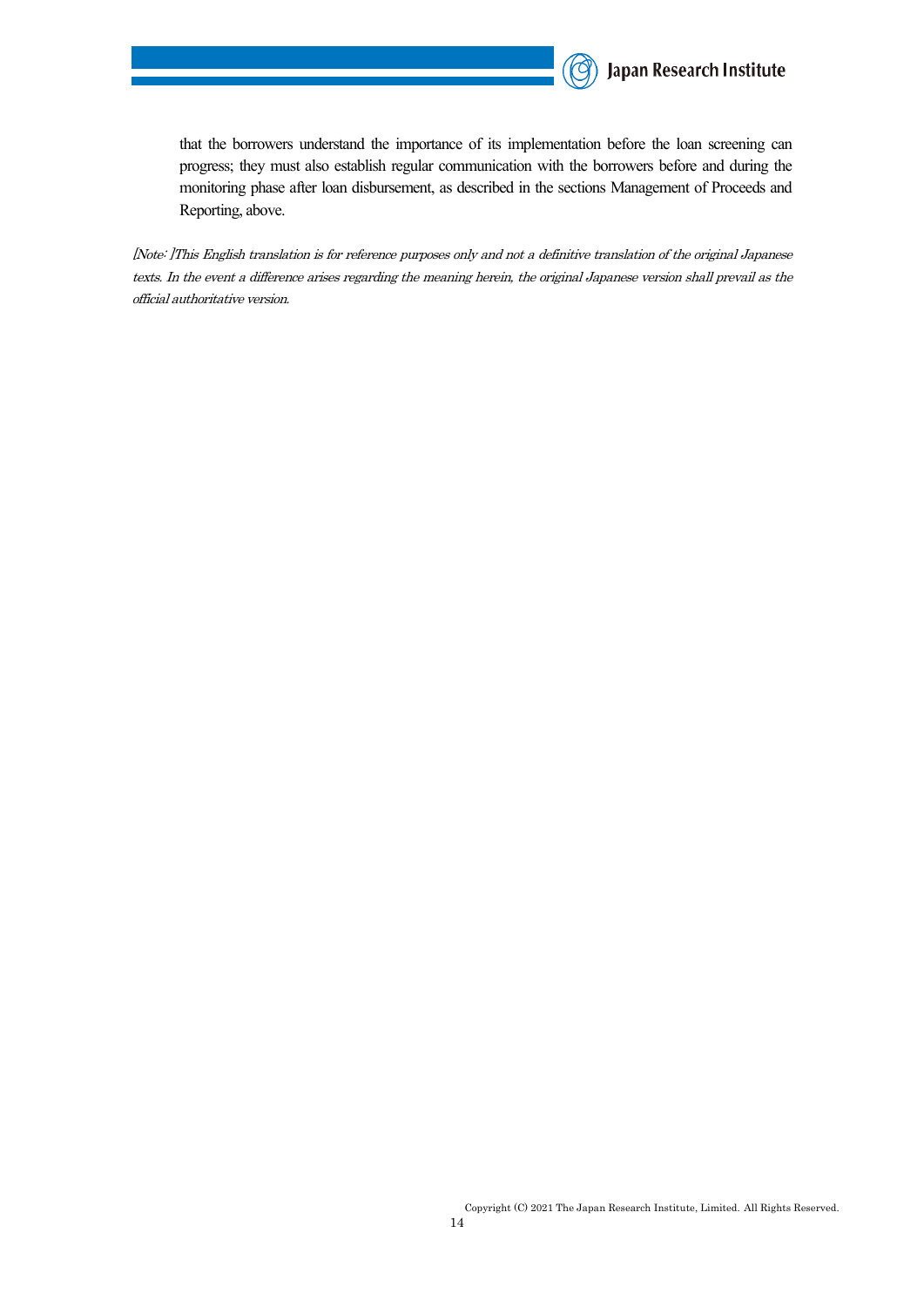# (C) Japan Research Institute

# **Reference List**

| No.            | Document Name                                                                            |
|----------------|------------------------------------------------------------------------------------------|
|                | SMBC Group Report 2020                                                                   |
|                | https://www.smfg.co.jp/gr2020/                                                           |
| 2              | <b>SMBC Group Green Bond Framework</b>                                                   |
|                | https://www.smfg.co.jp/sustainability/materiality/environment/procurement/               |
| 3              | Compliance with SMBC's Equator Principles                                                |
|                | https://www.smbc.co.jp/aboutus/sustainability/environment/equator/                       |
| $\overline{4}$ | Responding to Environmental Risks in the SMBC Group                                      |
|                | https://www.smfg.co.jp/sustainability/materiality/environment/risk/                      |
| 5              | Examples of How SMBC Uses Funds from SDGs Green, Social, and Sustainability Loans        |
|                | (Non-disclosure)                                                                         |
| 6              | SMBC Group Sustainability Report 2020                                                    |
|                | https://www.smfg.co.jp/sustainability/common/pdf/2020/2020SustainabilityReportJP all.pdf |
|                | Japan International Cooperation Agency Medium-Term Objectives                            |
|                | https://www.mofa.go.jp/mofaj/files/000014487.pdf                                         |
| 8              | JICA's Guidelines for Environmental and Social Considerations                            |
|                | http://www.jica.go.jp/environment/guideline/                                             |
|                | <b>JICA Anti-Corruption Guidance</b>                                                     |
| 9              | https://www2.jica.go.jp/ja/odainfo/pdf/guidance.pdf                                      |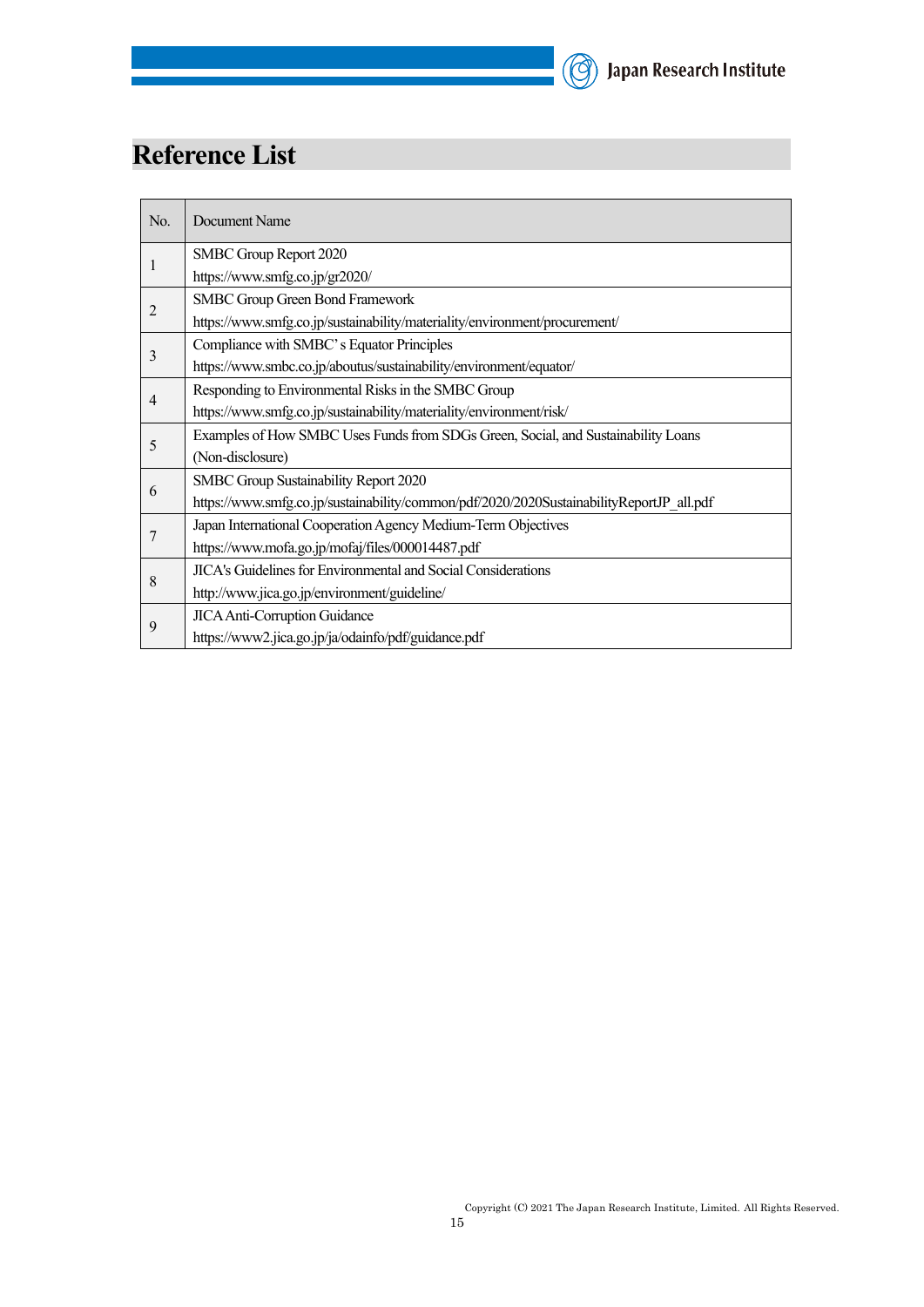# <span id="page-15-0"></span>**About the Japan Research Institute, Limited**

### <span id="page-15-1"></span>(1) **Corporate Profile**

| $\blacksquare$ Company name                                            | The Japan Research Institute, Limited                                           |  |
|------------------------------------------------------------------------|---------------------------------------------------------------------------------|--|
| <b>Establishment</b>                                                   | February 20, 1969                                                               |  |
| ■Capital                                                               | 10 billion yen                                                                  |  |
| <b>Employees</b>                                                       | 2,665 (As of March 31, 2020)                                                    |  |
| $\blacksquare$ Stock owner                                             | Sumitomo Mitsui Financial Group, Inc.                                           |  |
| <b>■Honsha</b>                                                         | Tokyo Head Office: 141 0022 18 1-1 Higashi Gotanda 2-chome, Shinagawa-ku, Tokyo |  |
|                                                                        | TEL 03-6833-0900 (the main switchboard number)                                  |  |
|                                                                        | Osaka Head Office: 2-4, Tosabori 2-chome, Nishi-ku, Osaka 550 -0001, Japan      |  |
|                                                                        | TEL 06-6479-5800 (the main switchboard number)                                  |  |
| ■Shi-sha Shrine                                                        | Singapore                                                                       |  |
| Group Companies Japan Research Institute Information Service Co., Ltd. |                                                                                 |  |
|                                                                        | <b>JSOL</b> Corporation                                                         |  |
|                                                                        | JRI America, Inc. (New York)                                                    |  |
|                                                                        | JRI Europe, Ltd. (London)                                                       |  |
|                                                                        | Nisso (Shanghai) Trust Systems Co., Ltd.                                        |  |
|                                                                        | Nisso (Shanghai) Consulting Group, Beijing Consulting Co., Ltd.                 |  |
| Registration of business                                               |                                                                                 |  |

PRIVACY MARK LICENSE NUMBER: 11820002 (09)

### <span id="page-15-2"></span>(2) **Expertise as an external reviewer**

In 2006, the Japan Research Institute, Limited established the ESG (Environment, Society, and Governance) Research Center to evaluate corporate ESG performance. Its mission is to contribute to the realization of a sustainable society that the SDGs aim to achieve by engaging in activities to mainstream ESG considerations in financial activities. It has been involved in the development and management of a wide range ofESG-friendly financial products, including loans, bonds, equity, leases, and funds, mainly for financial institutions. It comprises members with diverse experience and expertise related to ESG and SDGs, including policy recommendations to the government, institutional design to local governments, and consulting to companies.